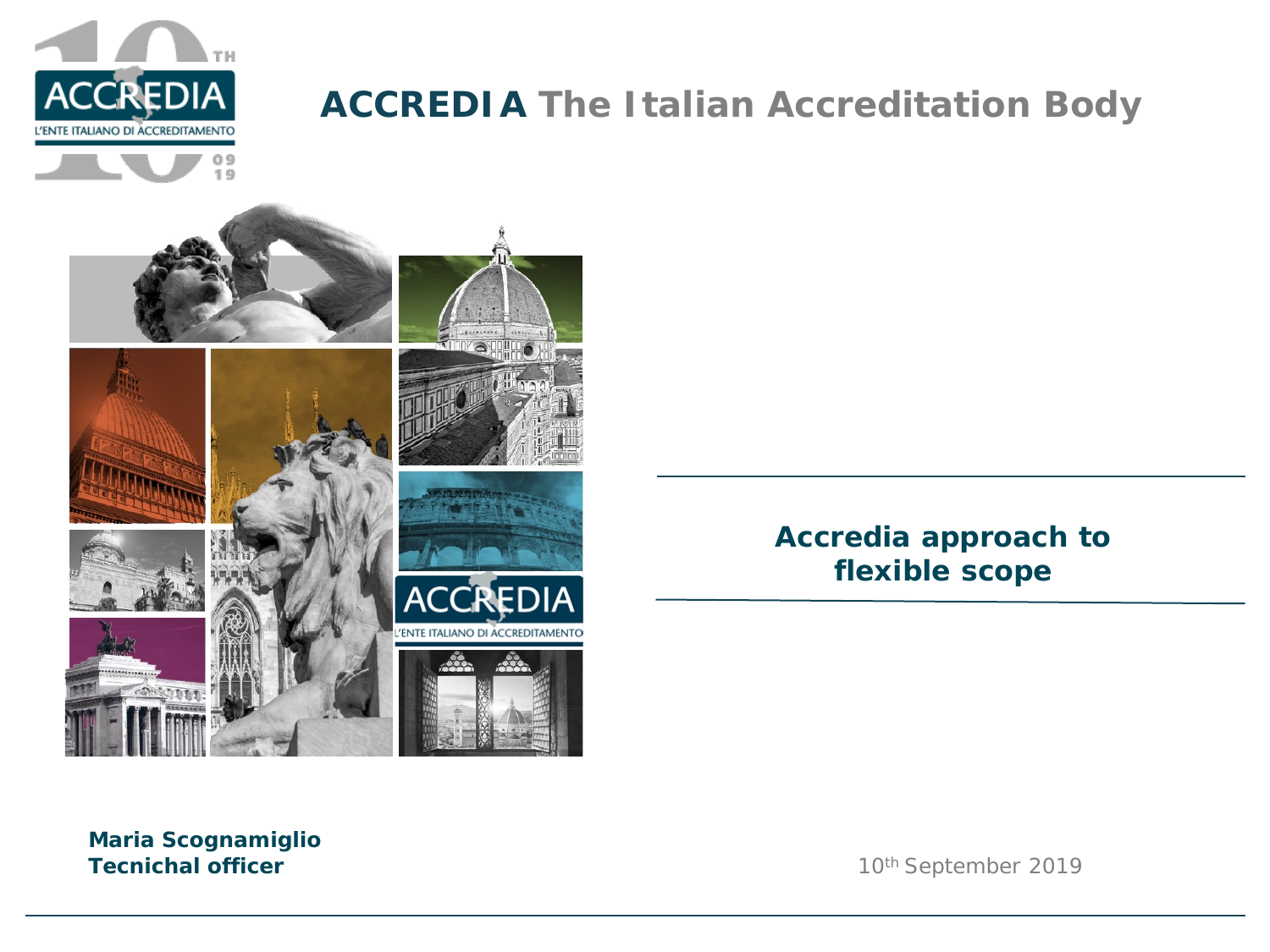

## **Plant pest diagnostic labs**



- **2** PUBLIC LABS
- **2** PRIVATE LABS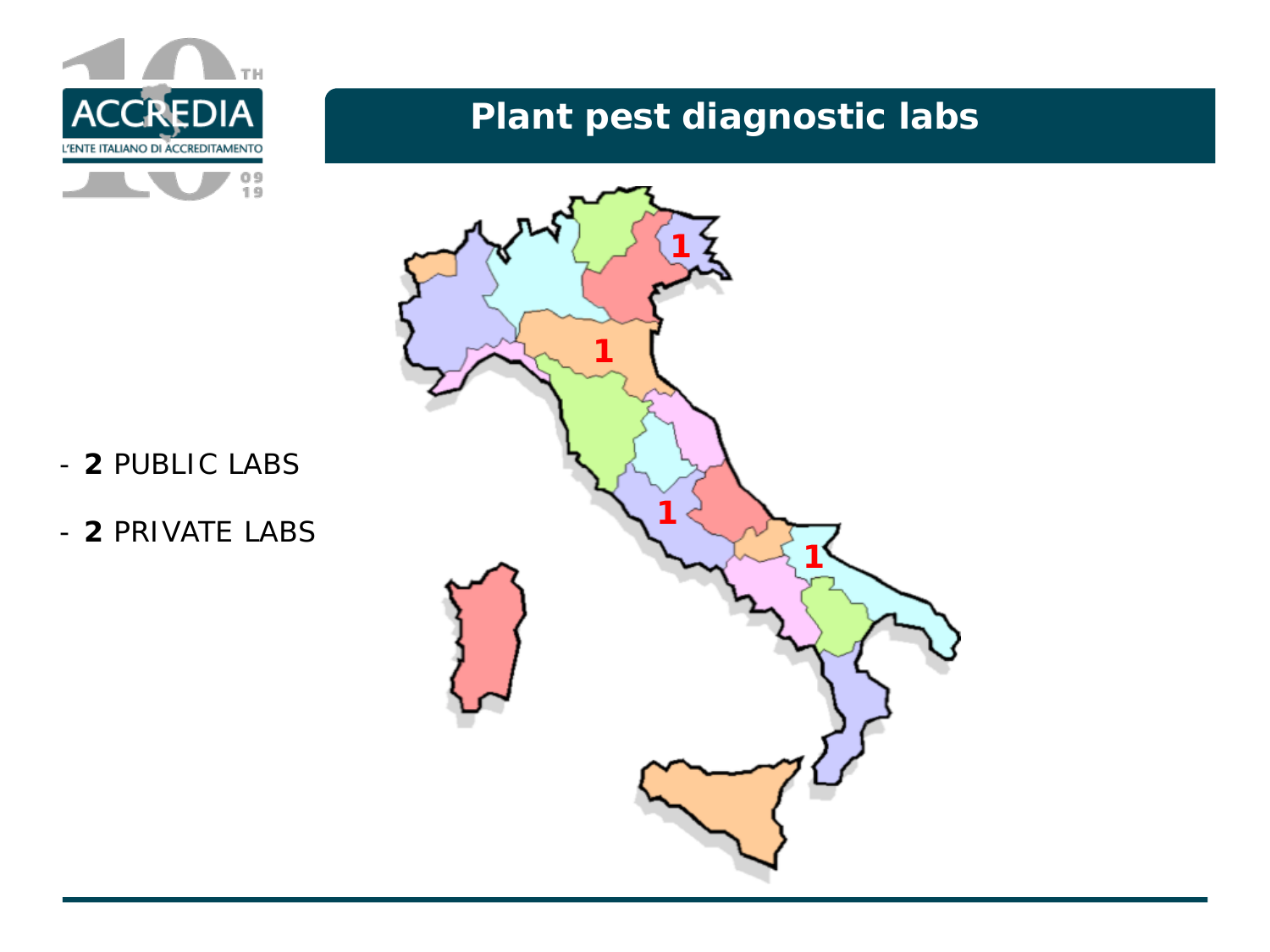

## **Accreditated methods:**

#### **LABORATORY-DEVELOPED METHODS**

- **MULTIPLEX REAL TEAM PCR**
- $\blacksquare$  PCR
- **RT-PCR**
- **ELISA**

### **NATIONAL LEGISLATION**

ELISA - DM

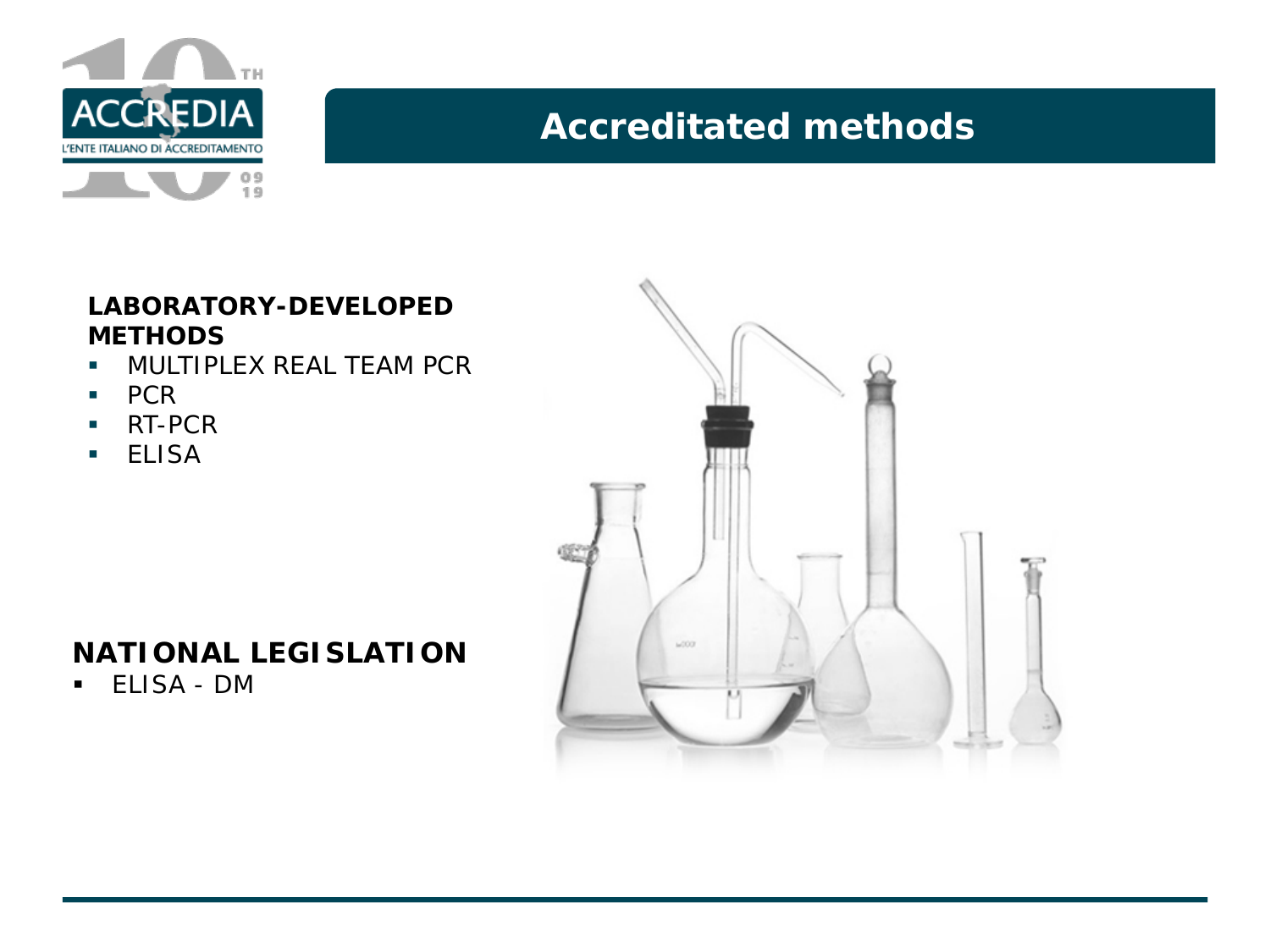

## **Fixed & Flexible scope**

Taby

**CALLES** 

## **FIXED Scope**

| Foglie di solanacee ornamentali e ortive/ Leaves from ornamental and vegetables solanaceae |      |
|--------------------------------------------------------------------------------------------|------|
| Metodo di prova                                                                            | OS I |
| MPI 02 rev 7 2018                                                                          |      |
|                                                                                            |      |
| Metodo di prova                                                                            | OS I |
| MPI 01 rev 8 2017                                                                          |      |
|                                                                                            |      |
| Metodo di prova                                                                            | OS I |
| MPL 03 rev 7 2017                                                                          |      |
|                                                                                            |      |
| Metodo di prova                                                                            | OLI. |
| MPI 04 rev 8 2017                                                                          |      |
|                                                                                            |      |



Denominazione della prova / Campi di prova ArMV (Arabis mosaic virus)/ArMV (Arabis mosaic virus), GFLV (Grapevine Fanleaf virus)/GFLV (Grapevine fanleaf virus), GLRaV-1 (Grapevine leafroll-associated virus 1)/GLRaV-1 (Grapevine leafroll-associated virus 1), GLRaV-3 (Grapevine leafroll-associated virus 3)/GLRaV-3 (Grapevine leafroll-associated virus 3) (GLRaV-1, -3, ArMV <= 10-2; GVA, GFLV  $\leq$  =10-1)

#### Metodo di prova DM 13/12/2011 GU n 50 29/02/2012 All 1 -

esduso Campionamento

#### ELENCO PROVE ACCREDI TATE - CATEGORIA: 0

#### Floema di drupacee/ Stone fruit phloem, Foglie di drupacee/ Stone fruit leaves

| wova                                                                                                                                                                                                 | OLI.                                                                                              |                 |               |
|------------------------------------------------------------------------------------------------------------------------------------------------------------------------------------------------------|---------------------------------------------------------------------------------------------------|-----------------|---------------|
| - 8 2017                                                                                                                                                                                             |                                                                                                   |                 |               |
| material of the winter period                                                                                                                                                                        |                                                                                                   |                 |               |
| wova                                                                                                                                                                                                 | OLI.                                                                                              |                 | <b>CELES</b>  |
| /2011 GU n 50 29/02/2012 All 1 -<br>ampionamento                                                                                                                                                     |                                                                                                   |                 | <b>WINTER</b> |
| <b>:LENCO PROVE ACCREDI TATE - CATEGORIA: 0</b>                                                                                                                                                      |                                                                                                   |                 |               |
| loema di drupacee/ Stone fruit phloem. Foglie di drupacee/ Stone fruit leaves                                                                                                                        |                                                                                                   |                 |               |
| Denominazione della prova / Campi di prova                                                                                                                                                           |                                                                                                   | Melodo di prova | OA I          |
| virus)/PDV (Prunus dwarf virus), PNRSV (Prunus necrotic ring spot<br>virus)/PNRSV (Prunus necrotic ring spot virus), PPV (Plum pox virus)/PPV<br>(Plum pox virus) (10^4 - 10^5 particelle virali/ml) | CLRV (Cherry leaf roll virus)/CLRV (Cherry leaf roll virus), PDV (Prunus dwarf MPI 01 rev 16 2019 |                 |               |
| loema di drumaree/ Stone fruit phloem. Foolie di drumaree/ Stone fruit leaves. Foolie e floema di francia/ Strawberry                                                                                |                                                                                                   |                 |               |

#### Floema di di one fruit leaves, Foglie e floema di fragola/ Strawberry stone fruit phioem . I leaves and phioem

| Denominazione della prova / Campi di prova                                                                                                                                                                                                                                                                                      | Melodo di prova    | O <sub>61</sub> |
|---------------------------------------------------------------------------------------------------------------------------------------------------------------------------------------------------------------------------------------------------------------------------------------------------------------------------------|--------------------|-----------------|
| AMV (Arabis mosaic virus)/ArMV (Arabis mosaic virus), SLRSV (Strawberry<br>latent ring spot virus)/SLRSV (Strawberry latent ring spot virus), TBRV<br>(Tomato black ring virus)/TBRV (Tomato black ring virus) (10^4 - 10^5<br>particelle virali/ml)                                                                            | MPI 01 rev 16 2019 |                 |
| Floema di drupacee/ Stone fruit phloem, Foglie di drupacee/ Stone fruit leaves, Foglie e floema di pomacee/ Pomaceous<br>leaves and phicem                                                                                                                                                                                      |                    |                 |
| Denominazione della prova / Campi di prova                                                                                                                                                                                                                                                                                      | Melodo di prova    | O <sub>61</sub> |
| ACLSV (Apple chlorotic leaf spot virus)/ACLSV (Apple chlorotic leaf spot<br>virus), ApMV (Apple mosaic virus)/ApMV (Apple mosaic virus) (10^4 - 10^5<br>particelle virali/ml)                                                                                                                                                   | MPI 01 rev 16 2019 |                 |
| Foglie e floema di fragola/ Strawberry leaves and phloem                                                                                                                                                                                                                                                                        |                    |                 |
| Denominazione della prova / Campi di prova                                                                                                                                                                                                                                                                                      | Metodo di prova    | O <sub>4</sub>  |
| RpRSV (Raspberry ring spot virus)/RpRSV (Raspberry ring spot virus),<br>SMYEV (Strawberry mild yellow edge virus)/SMYEV (Strawberry mild yellow<br>edge virus), TNV (Tobacco necrosis virus)/TNV (Tobacco necrosis virus),<br>ToRSV (Tomato ring spot virus)/ToRSV (Tomato ring spot virus) (10^4<br>10^5 particelle virali/ml) | MPI 01 rev 16 2019 |                 |
| Foglie e floema di pomacee/ Pomaceous leaves and phloem                                                                                                                                                                                                                                                                         |                    |                 |
| Denominazione della prova / Campi di prova                                                                                                                                                                                                                                                                                      | Melodo di prova    | O(1)            |
| ASGV (Apple stern grooving virus)/ASGV (Apple stern grooving virus) (10^4<br>- 10^5 particelle virali/ml)                                                                                                                                                                                                                       | MPI 01 rev 16 2019 |                 |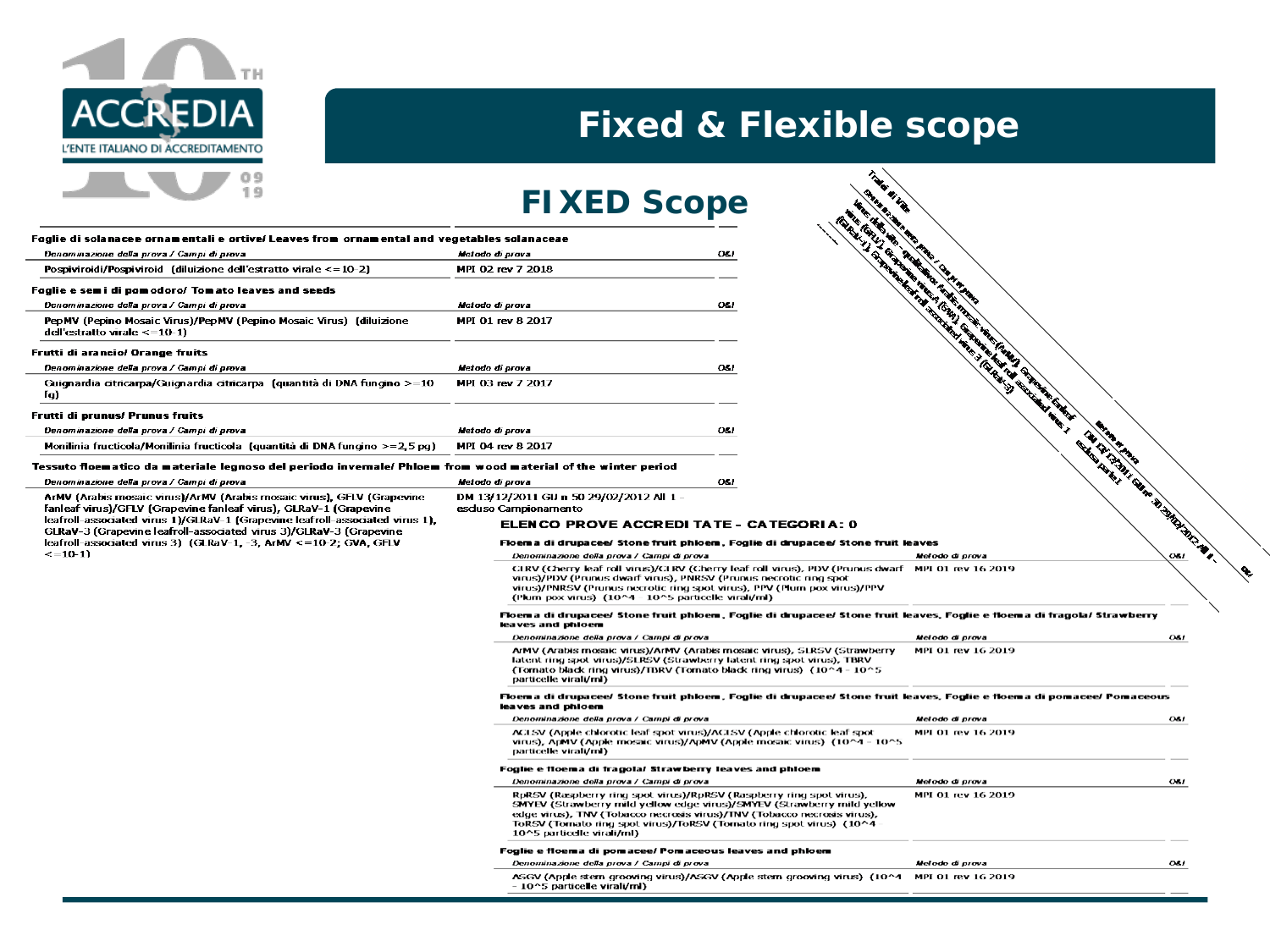

# **Fixed & Flexible scope**

Laboratories can require the extension for the flexible scope provided that that they have been accredited with fixed accreditation,

### for at least two years,

testing methods with the same testing/measuring technique for similar measurands/matrices, as requested by

Doc. ACCREDIA RT-26

#### The accreditation in the flexible scope *implies a greater responsibility of the CAB*

as regards the need to give evidence about the validity, fit for purpose and that it takes place with impartiality, competence and consistency.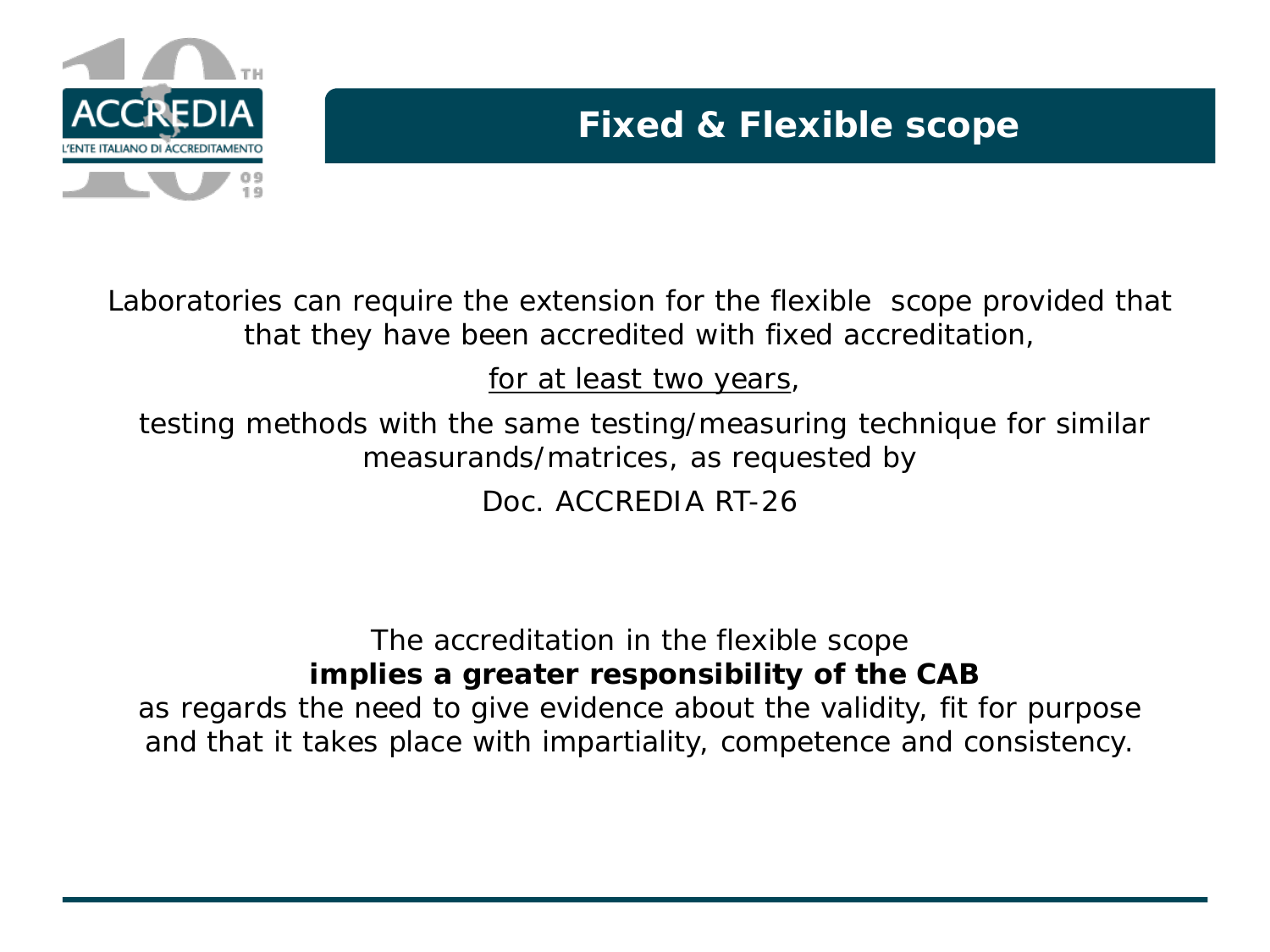

The technical ability of the CAB to manage the flexible scope independently is the key.

For this reason flexible scope accreditation may be granted only when the CAB has demonstrated that it has a planning and development process able to manage its tests within the flexible scope requested

Flexible scope accreditation is not determined only by the technical competence of the CAB but it is also determined by its ability to manage this accreditation process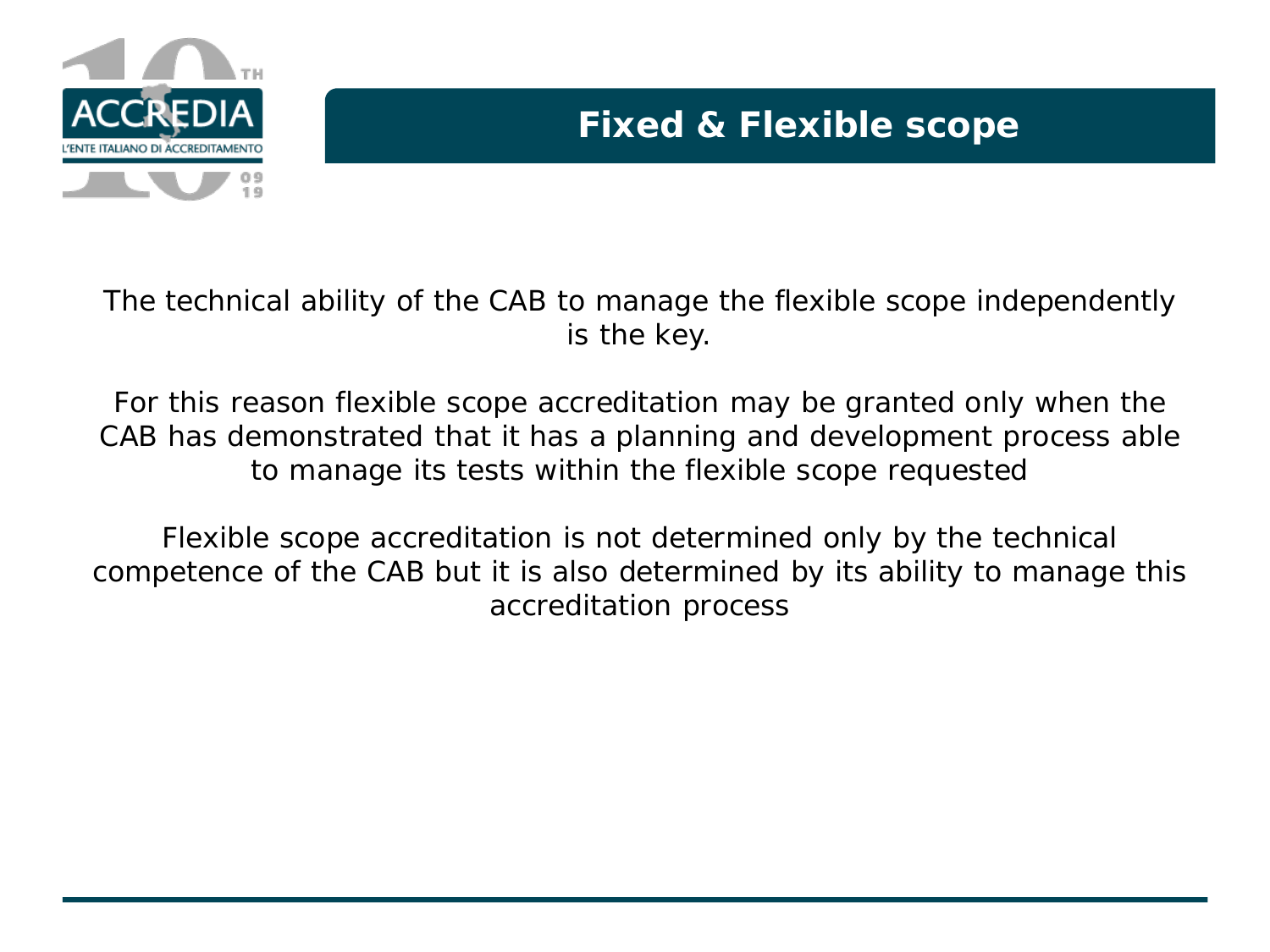

The CAB shall demonstrate that it has applied a specific procedure for the management of the flexible scope of accreditation with respect to the requirements of ILAC G-18, EA-2/15 and EA-2/18 , which include at least the following:

- $\triangleright$  the conditions of applicability/non-applicability of flexible accreditation;
- $\triangleright$  definition of the responsibility of the decision to apply flexible accreditation;
- modalities for development, validation and verification of activities for inclusion in the flexible accreditation;
- $\triangleright$  modalities for performing the contract review, including information for clients regarding the application of flexible accreditation;
- modalities for the management of the detailed list of flexible accreditation so as to provide precise information concerning the activities covered by the accreditation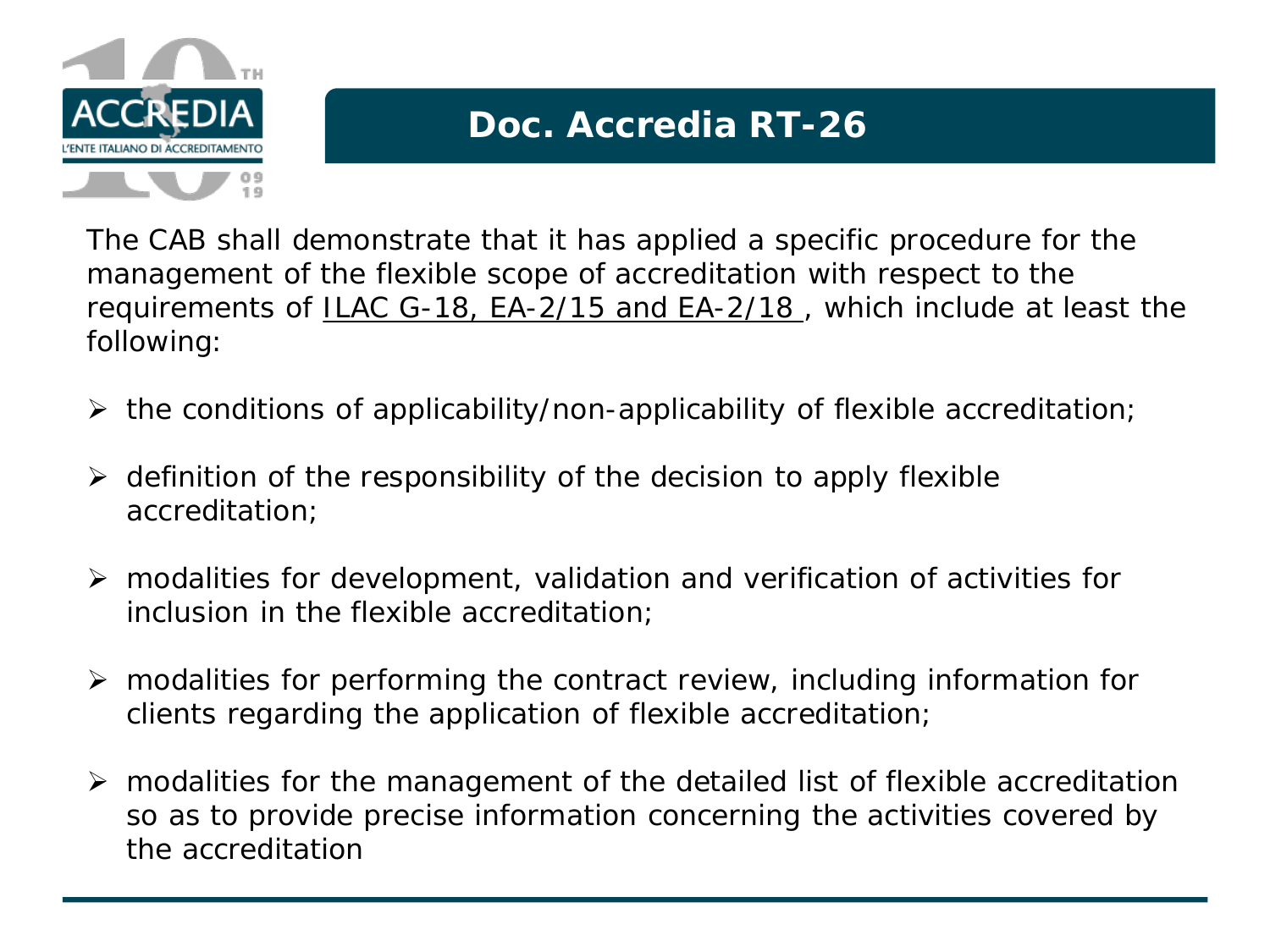

The procedure shall:

- provide details of the modalities for the planning and performance of the various phases of the validation;
- specify the criteria for the definition of the performance characteristics of the method and of acceptance/non-acceptance of the values;
- describe the modalities and responsibilities for the validation of methods with respect to flexibility;
- regulate the modalities and responsibilities for updating the detailed list;
- give evidence that the verification/validation activities of the procedures are performed before entry on the list.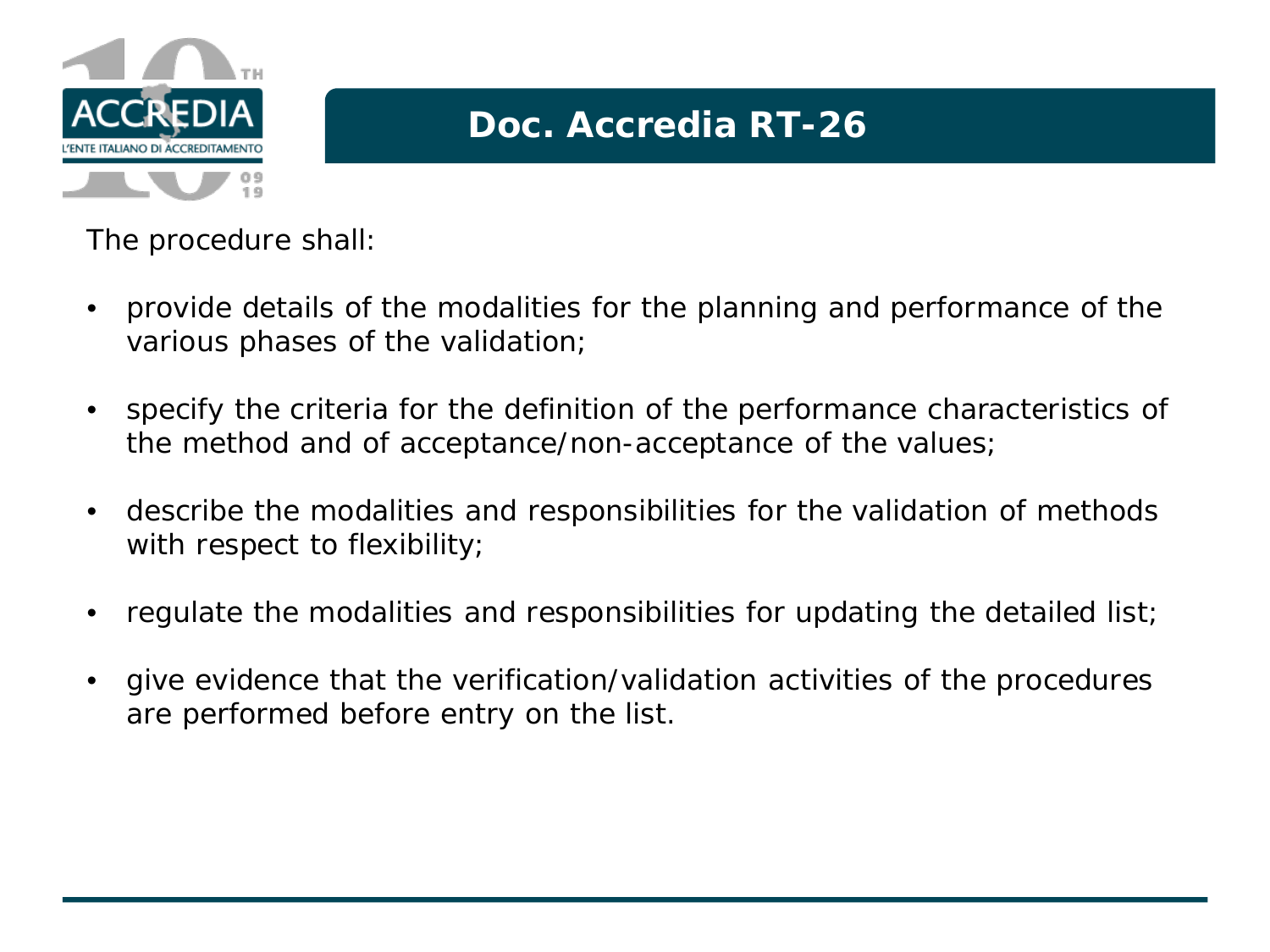

For testing labs the application for the flexible scope shall be considered an extension and shall describe the field of application and it shall be accompanied by:

- a letter containing a description of **the typology of application** of the flexible accreditation scope (e.g. flexibility by matrix and/or measurand and/or method, granted the testing technique);
- **the methods developed** by the lab accompanied by the declaration of validation (if present);
- evidence of the accreditation, since at least **two years**, of testing methods carried out with the same technique for matrices that can be assimilated; .
- **the procedure** set out by the lab for the management of flexible accreditation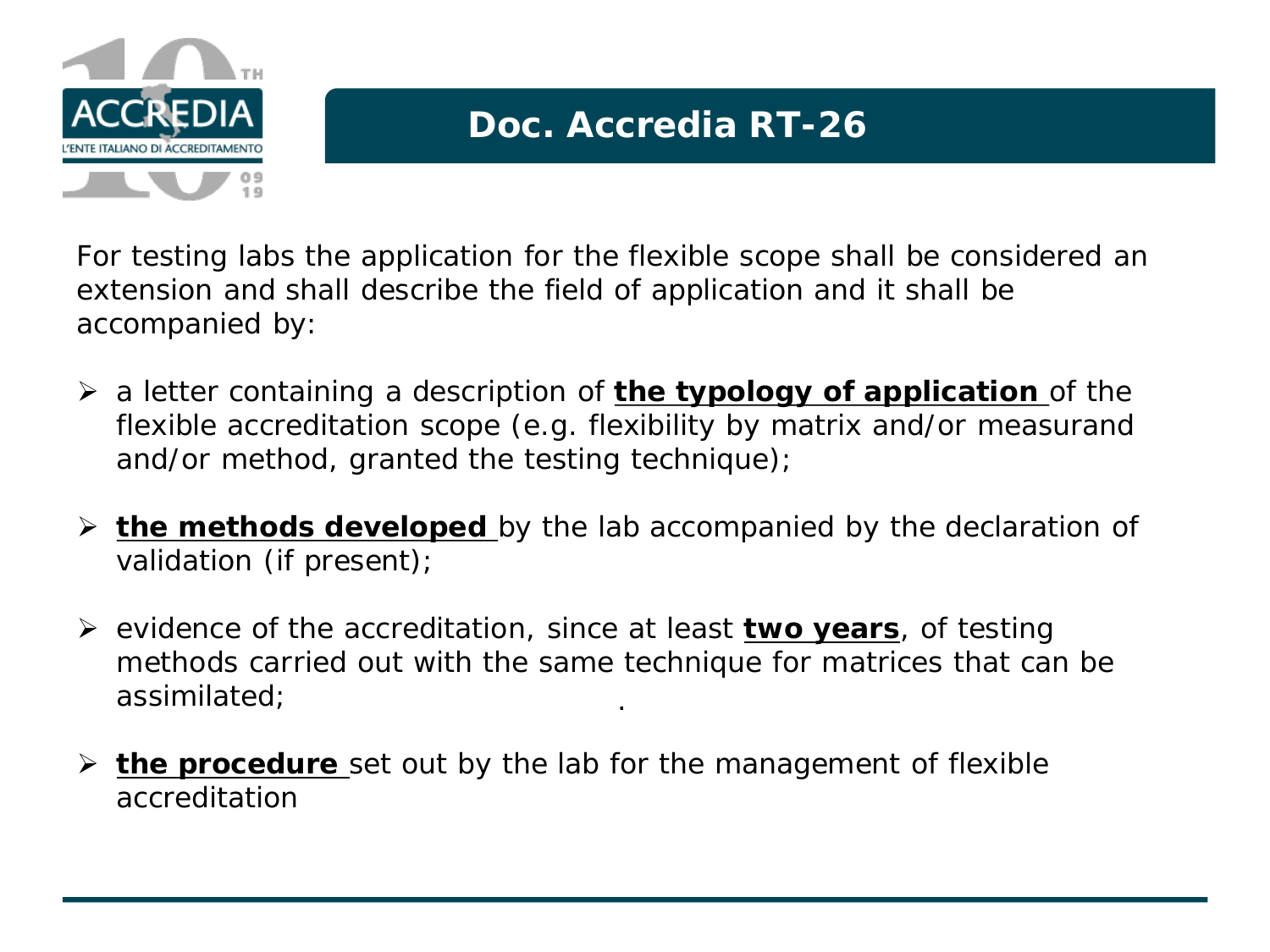

### The first application for extension for the flexible accreditation scope for testing labs will be evaluated by the member of the Accreditation Committee

and after the assessment

the Accreditation Committee will decide with regard to the accreditation.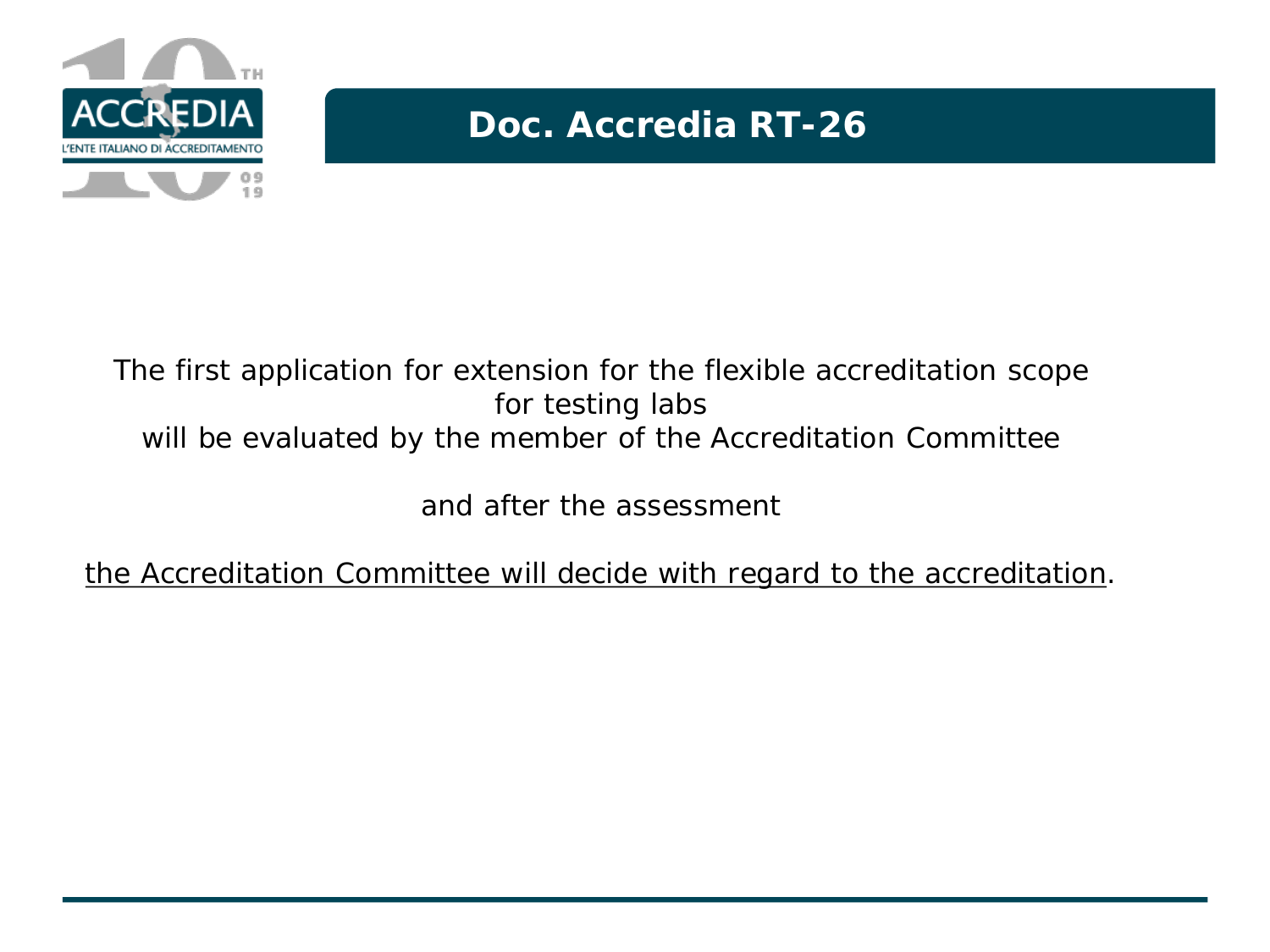

During assessment, great attention should be paid to:

- $\triangleright$  agreements with clients and contract review;
- $\triangleright$  competence and responsibilities of personnel involved in the management of tests schemes in the flexible scope;
- $\triangleright$  choice of testing method, validation of the method, assessment of measurement uncertainty and update of the method;
- $\triangleright$  information contained in the testing reports, including, when necessary, the measurement uncertainty;
- $\triangleright$  the management process of the flexible scope, of validation, of the list of tests with flexible scope accreditation (responsibilities, modalities for the inclusion, modifications and cancellations of tests, application date etc.)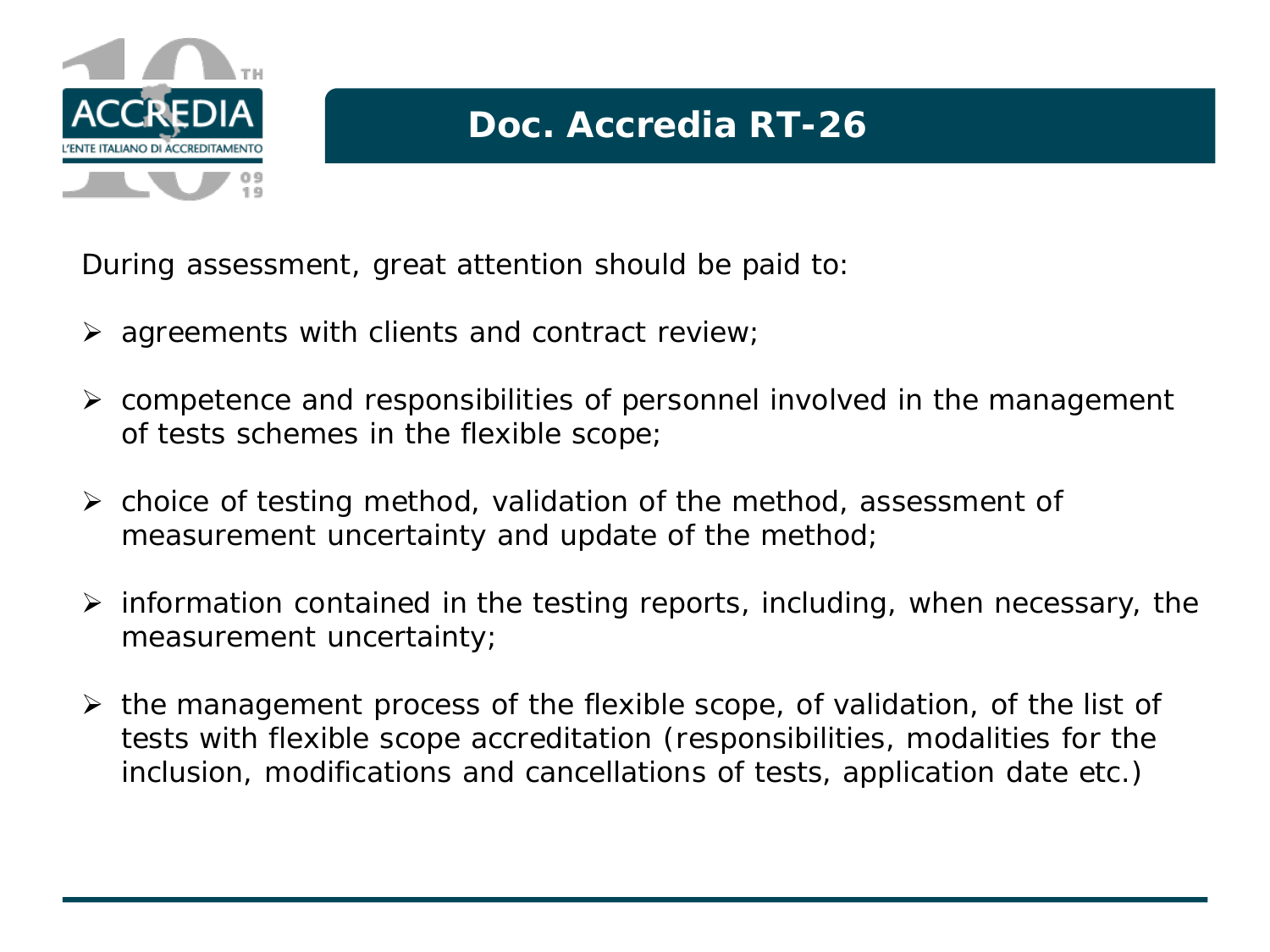

After the assessment ACCREDIA informs the lab regarding the decision of the Accreditation Committee for extension of the flexible scope of accreditation.

The labs shall keep *un updated list of methods and relative scopes of application*  managed under flexible scope of accreditation which is similar to the list of tests related to the fixed accreditation

The list shall contain at least:

- $\checkmark$  Material /product / testing matrix;
- $\checkmark$  measurand / property measured / denomination of the test,
- $\checkmark$  testing technique,
- $\checkmark$  testing method with code, year and (only for methods developed by the lab) status of revision.

The list shall be completed in the reserved area of the ACCREDIA website by the lab which is responsible for the contents and the update status.